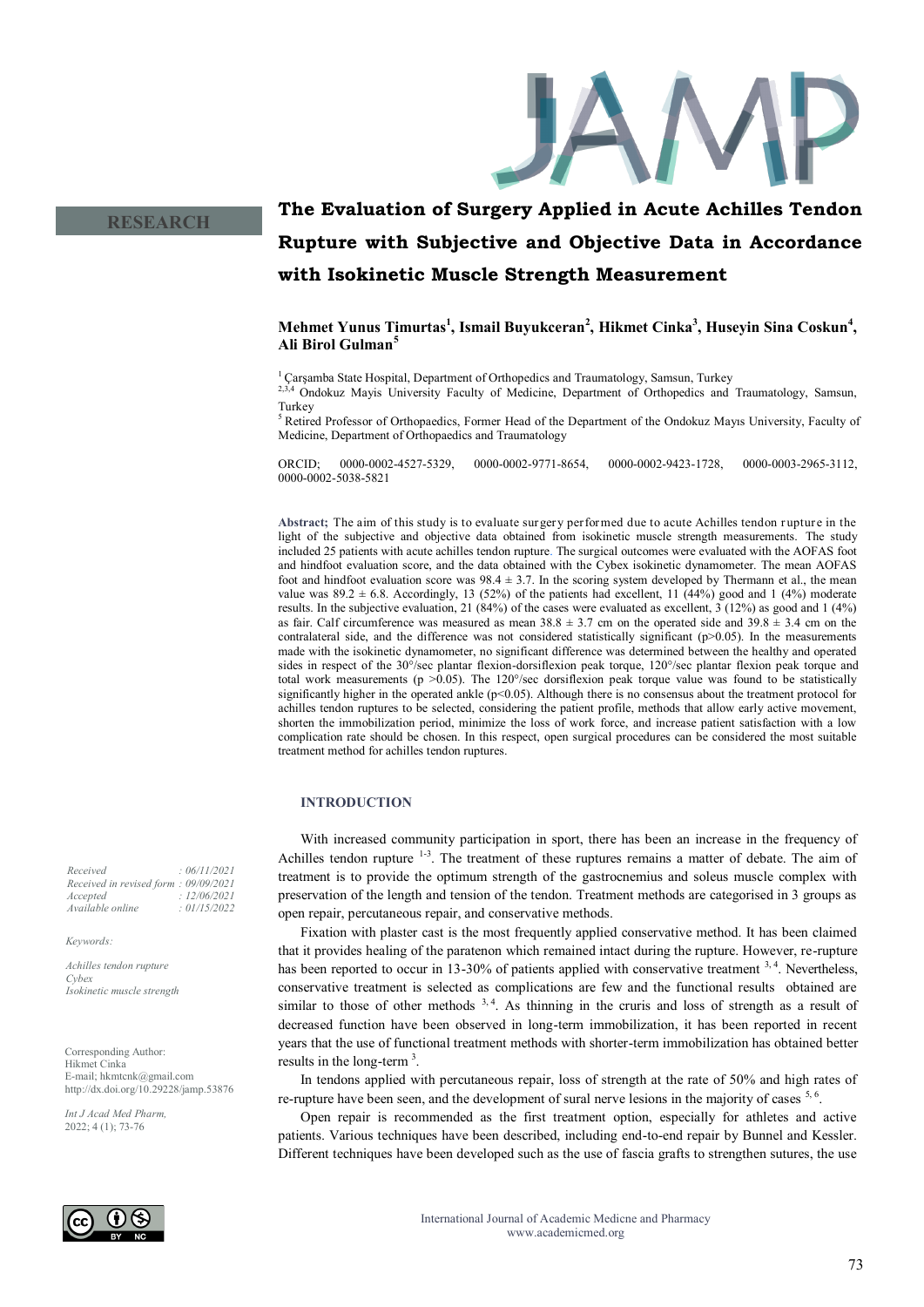sheath and quadriceps tendon, the Achilles tendon is the third most commonly ruptured tendon  $5.7$ . Approximately 83% of tears occur during sporting activity and they are seen more frequently in males. The majority of patients are males aged 30-40 years who have a sedentary occupation and occasionally participate in sports<sup>3</sup>.

The aim of this study was to objectively and subjectively evaluate the treatment results of surgery performed due to acute Achilles tendon rupture together with isokinetic muscle strength measurements.

#### **PATIENTS and METHOD**

The study included 35 patients who underwent surgery for Achilles tendon rupture in the Orthopaedics and Traumatology Department of 19 May University Medical Faculty Hospital. The patients included were those who were operated on within at least 15 days of the rupture, and had no history of major trauma or neurological deficits in the contralateral lower extremity, and no osteoarthritic problems in the joints of the operated side. Patients with delayed or bilateral Achilles tendon rupture, rheumatoid diseases, history of long-term drug use (steroid and fluoroquinolone group antibiotics), or neurological deficits on the operated side were excluded from the study. The diagnosis of Achilles tendon rupture was made from physical examination findings and imaging methods such as ultrasonography (USG) or magnetic resonance imaging (MRI). A total of 25 patients with a sufficient follow-up period were evaluated with the scoring system developed by Thermann et al., and with the American Orthopaedic Foot and Ankle Society (AOFAS) scoring system.

Isokinetic muscle strength measurements were performed with the Cybex isokinetic dynamometer (Cybex Human Norm Testing and Rehabilitation System, CSMI Medical Solutions, Stoughton, MA, USA). Power and strength measurements were taken at speeds of 30° and 120°/sec with the patient positioned prone with the hips and knees in full extension (Figures 1). Before the evaluations, each patient had a warm-up session of 10 mins on a static exercise bicycle (Profitness 8350R). The procedure was first applied to the non-operated side. In the evaluation, strength was measured as total work (torque x length) and force as peak torque (force x length).



**Figure 1.** Isokinetic muscle strength measurement

The statistical data were obtained of 30° and 120°/sec dorsiflexion and plantar flexion peak torque and total work values and the calf compared between the operated and non-operated sides.

The study was approved by the local Ondokuz Mayıs University Clinical Researchs Ethics Committee (Date: 2014, Decision Number:

of the plantaris tendon, or peroneal or tibial muscles as graft, and the 915). In this retrospective study, all procedures and practices are in use of plastic tendon vascular graft. Following ruptures of the rotator accordance with the ethical standards of the national/ institutional research committee and the 1964 Helsinki declaration.

## *Statistical Analysis*

The data obtained in the study were analyzed statistically using SPSS software (SPSS Inc., Chicago, IL, USA). Descriptive statistics were presented as number (n) and percentage  $(\% )$ . In the comparisons of groups of data showing normal distribution, the Student's t-test was applied, and the Mann Whitney U-test was used for data not showing normal distribution. A value of  $p<0.05$  was accepted as statistically significant.

## **RESULTS**

Evaluation was made of 25 patients with acute Achilles tendon rupture, comprising 23 (92%) males and 2 (8%) females with a mean age of 43.5±11.2 years (range, 16-66 years). The rupture was in the right side extremity of 9 (36%) patients and the left side of 16 (64%). The dominant extremity was affected in 7 (28%) patients.

In the evaluation of the mechanism of rupture, it was determined to have occurred while playing football on an artificial pitch in 18 (76%) cases, while playing volleyball in 3 (12%), and during high tempo walking in 4 (16%) (Table 1). Surgery was performed at mean 3.5±3.9 days after surgery (range,1-15 days). The mean postoperative follow-up period was  $36.5 \pm 27.5$  months (range, 6-96 months). During follow up, superficial skin infection developed in 1 patient, which was successfully treated in 1 week with wound care and oral antibiotherapy. No complications such as skin necrosis, hypertrophic scar tissue, deep vein thrombosis, re-rupture, or sensory defects developed in any patient.

The patients included in the study were evaluated with the AOFAS foot and hindfoot evaluation scores, the post-Achilles tendon surgery scoring system developed by Thermann et al., and the data obtained from the Cybex isokinetic dynamometer.

In the AOFAS foot and hindfoot evaluation scale, pain is evaluated from a total of 40 points, function from 50 points and alignment from 10 points. The mean score of the patients according to this scale was 98.4±3.7 (range, 90-100). Occasional pain at a mild level was reported by 4 (16%) patients and the other 19 patients had no complaints of pain. No restriction in daily activities or need for support was reported by any patient. No alignment defect was determined between the ankle and hindfoot in any patient.

In the Thermann et al. scoring system, objective and subjective parameters are evaluated and the scores are interpreted as 90-100 points excellent, 80-89 points good, 70-79 points moderate, and 60-69 points poor. The mean score of the patients in this scale was 89.2±6.8 points (range, 74-100), interpreted as excellent in 13 (52%) cases, good in 11 (44%), and moderate in 1 (4%). In the objective evaluations, comparison was made with the non-operated side of the values of of ankle range of movement, calf circumference, the one-leg heel raise test, the Thompson test and the isokinetic strength difference measurements.

Calf circumference was measured 10 cm distal of the tibial tuberosity, as mean  $39.8\pm3.4$  cm (range  $31.5-45.5$  cm) on the healthy non-operated side, and 38.8±3.7cm (range, 29.5-43.5 cm) on the operated side. The difference between the calf circumference measurements of the two extremities was mean 0.9±0.9 cm (range, 0-4.5 cm) and was not statistically significant ( $p>0.05$ ).

circumference measurements. All the data of the patients were dorsiflexion on the operated side was determined in 2 patients. All In the comparisons of joint range of movement, a loss of  $5^\circ$ patients fully completed the one-leg heel raise test, and the Thompson test was positive.

In the subjective evaluation, for which the patients were requested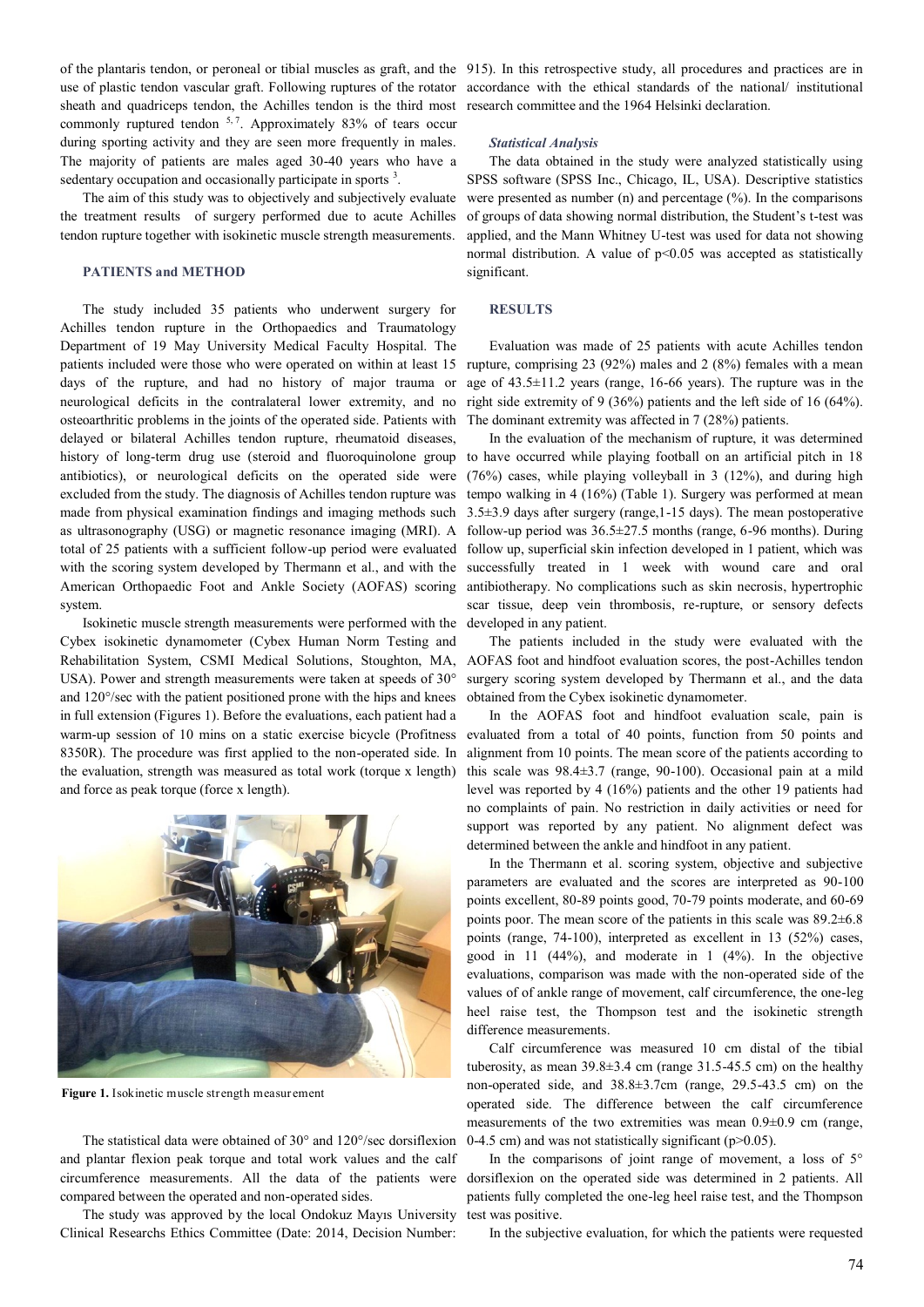participation compared to the pre-injury period. No difference was reported by 12 (48%) patients, minimal loss by 12 (48%) and a decrease by 1 (4%).

dorsiflexion and plantar flexion peak torque and total work values were obtained with the Cybex isokinetic dynamometer, and the data

to rate the treatment received as excellent, good, moderate, or poor, 21 were compared between the two sides. No statistically significant (84%) cases were evaluated as excellent, 3 (12%) as good, and 1 (4%) difference was determined between the operated and non-operated as moderate. The patients were questioned about their level of sports sides in respect of the 30° dorsiflexion and plantar flexion peak In the isokinetic muscle strength measurements, 30° and 120°/sec non-operated side (p<0.05). Isokinetic muscle strength measurement torque, 120°/sec plantar flexion peak torque and total work values ( $p > 0.05$ ). The 120 $\degree$ /sec dorsiflexion peak torque values were found to be statstically significantly higher in the operated ankle than on the data of one of our patients are shown in Table 1.

|  |  | <b>Table 1.</b> Cybex isokinetic muscle strength measurement data of one of our patients |  |  |  |
|--|--|------------------------------------------------------------------------------------------|--|--|--|
|--|--|------------------------------------------------------------------------------------------|--|--|--|

| Name:                                               | F.A                    |      | ID:                   |                 |       |         | Right/Left:        |          |       |
|-----------------------------------------------------|------------------------|------|-----------------------|-----------------|-------|---------|--------------------|----------|-------|
|                                                     |                        |      |                       |                 |       |         |                    |          |       |
| Birth date:                                         | 24.06.1982             |      | <b>Involved Side:</b> |                 | Left  |         | Group 1:           |          |       |
| Height:                                             | 184 Centimeters        |      |                       | Preferred Side: |       | Right   |                    | Group 2: |       |
| Weight:                                             | 95 Kilograms           |      |                       | Doctor:         |       |         |                    |          |       |
| Sex:                                                | Male                   |      |                       | Tester:         |       |         |                    |          |       |
| Diagnosis:                                          |                        |      |                       |                 |       |         |                    |          |       |
| Surgery:                                            |                        |      |                       |                 |       |         |                    |          |       |
| <b>Torque Curves</b>                                | <b>Position Curves</b> |      |                       |                 |       |         |                    |          |       |
| Isokinetic Con/Con                                  |                        |      | Plantarflexors (Con)  |                 |       |         | Dorsiflexors (Con) |          |       |
| Speed 30/30 deg/sec Reps 5 Value                    |                        |      | Cof Var               | %BW             | Value | Cof Var |                    | $\%BW$   | Ratio |
|                                                     |                        |      |                       |                 |       |         |                    |          |       |
|                                                     |                        |      |                       |                 |       |         |                    |          |       |
| Peak Torque (Newton-Meters - Average Value)         |                        |      |                       |                 |       |         |                    |          |       |
| Right                                               | 62                     | 0,16 | 66                    | 45              | 0.05  | 48      | 72                 |          |       |
| Left                                                | 65                     | 0,10 | 69                    | 42              | 0,09  | 45      | 65                 |          |       |
| Deficit                                             | $-4$                   |      |                       | 6               |       |         |                    |          |       |
| Work per Repetition (Newton-Meters - Average Value) |                        |      |                       |                 |       |         |                    |          |       |
| Right                                               | 22                     | 0,20 | 24                    | 19              | 0.08  | 21      | 88                 |          |       |
| Left                                                | 22                     | 0,10 | 24                    | 18              | 0,15  | 18      | 81                 |          |       |
| Deficit                                             | $\theta$               |      |                       | $\overline{7}$  |       |         |                    |          |       |
| Range of Motion (Degrees)                           |                        |      |                       |                 |       |         |                    |          |       |
| Right                                               | 15                     | 0,10 |                       | -17             | 0.00  |         |                    |          |       |
| Left                                                | 15                     | 0,08 |                       | $-18$           | 0,00  |         |                    |          |       |
| Isokinetic Con/Con                                  |                        |      | Plantarflexors (Con)  |                 |       |         | Dorsiflexors (Con) |          |       |
| Speed 120/120 deg/sec Reps 15Value                  |                        |      | Cof Var               | $\%$ BW         | Value |         | Cof Var            | $\%BW$   | Ratio |
|                                                     |                        |      |                       |                 |       |         |                    |          |       |
| Initial Peak Torque (Newton-Meters - Average Value) |                        |      |                       |                 |       |         |                    |          |       |
|                                                     |                        |      |                       |                 |       |         |                    |          |       |
| Right                                               | 26                     | 0,00 | 27                    | 22              | 0,00  | 24      | 84                 |          |       |
| Left                                                | 24                     | 0,00 | 27                    | 23              | 0,00  | 24      | 94                 |          |       |
| Deficit                                             | 5                      |      |                       | -6              |       |         |                    |          |       |
| Fatigue Index                                       |                        |      |                       |                 |       |         |                    |          |       |
| Right                                               | 42                     | 0,00 |                       | 6               | 0,00  |         |                    |          |       |
| Left                                                | 23                     | 0,00 |                       | 10              | 0,00  |         |                    |          |       |
| Total Work Done (Newton-Meters)                     |                        |      |                       |                 |       |         |                    |          |       |
| Right                                               | 126                    | 0,00 | 131                   | 144             | 0,00  | 152     | 114                |          |       |
|                                                     |                        |      |                       |                 |       |         |                    |          |       |
| Left                                                | 142                    | 0,00 | 149                   | 142             | 0,00  | 149     | 100                |          |       |

#### **DISCUSSION**

No consensus on the treatment method for Achilles tendon rupture has been reached as yet. Conservative methods, open surgery and closed surgery methods are used in treatment. As there is no single treatment protocol on which there is large-scale agreement, the approach to Achilles tendon tears is still determined by the surgeon and patient  $3, 8$ . Whichever treatment protocol is selected, it should provide a return to work for the patient in the shortest time possible thereby minimizing workforce loss, and minimal complications.

Although there are still surgeons who advocate conservative treatment, operative methods have been preferred in the last two decades, especially for athletes, young adults, and patients with delayed Achilles tendon tear. The treatment to be applied should be

determined according to the patient's age, functional capacity, expectations, and comorbidities. However, the open surgery method is accepted as the best option for active, young patients who want to have an early return to daily and sporting activity  $9$ . In this respect, open surgery was recommended for the patients who constituted this study group.

The main aim of surgical intervention is to obtain regular apposition of the torn tendon ends, which can usually be successfully achieved with end-to-end sutures. The techniques for this seen to have been used most in literature are the Kessler, Bunnell and Krackow (locking loop) techniques  $10^{-12}$ . All three of these techniques were used in the current study patients, but the low number of cases prevented comparison of the techniques, which could be considered a limitation of the study.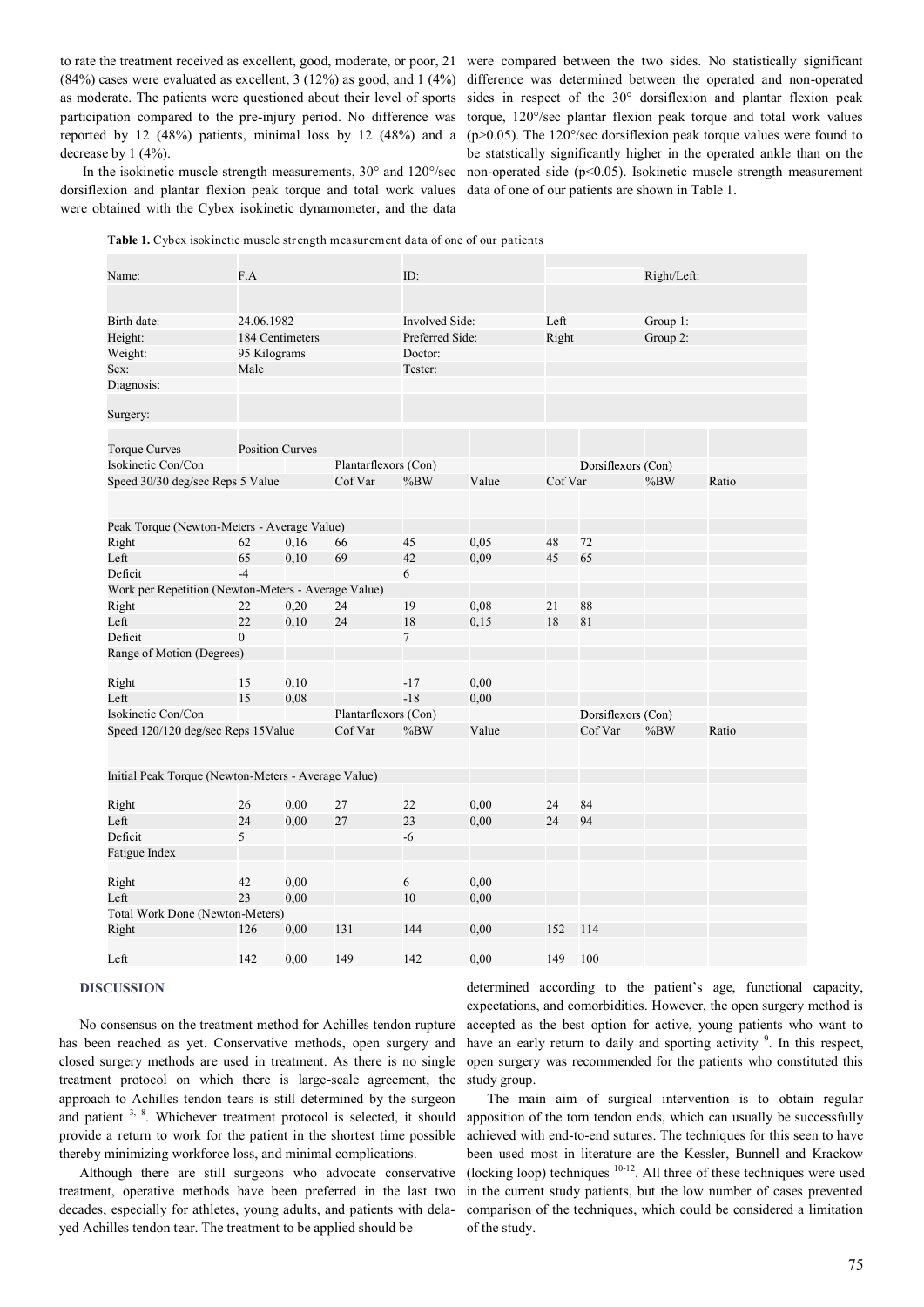Complications developing after treatment for Achilles tendon tear are generally grouped as major and minor. Major complications are defined as deep vein thrombosis, pulmonary embolism, re-rupture, and serious wound problems (deep infection, wound separation, skin necrosis) and minor complications are defined as superficial wound infection, skin adhesions, and sensory problems associated with sural nerve damage  $^{13}$ . In a prospective, randomised study by Cetti et al.  $^{14}$ , surgery was applied to 56 patients, and conservative treatment to 45 patients. The re-rupture rates were reported as 5% and 15%, respectively. In the same study, the mean complication (major and minor) rates were found to be 9% in the surgical group and 16% in the conservative treatment group, and excessive lengthening in the tendon was determined in  $2.6\%$  of the conservative group patients  $14$ . The same authors conducted a literature scan of 4597 patients and calculated the re-rupture rates as 1.4% after surgical treatment and 13.4% after conservative treatment <sup>14</sup>. In the current study, no re-rupture occurred in any patient, and none of the above-mentioned major complications developed.

The location of the skin incision has sometimes been a subject of discussion because of the complications that can develop after surgical treatment of Achilles tendon tears <sup>15</sup>. Longitudinal skin incisions of varying lengths are used most. However, good results with a low complication rate have been reported to have been obtained with transverse incisions <sup>16</sup>. There is a general tendency to prefer shorter skin incisions located medial to the tendon because sural nerve injuries following lateral incisions and wound problems following wide incisions have often been reported. Garden et al.  $17$  reported wound site complications at the rate of 17% as a result of open surgical repair, and Naim et al. <sup>18</sup> reported this rate as 20%. In the current study patient group, a medial longitudinal incision was used for all patients and no complications developed such as skin necrosis, hypertrophic scar tissue or sensory defect. In one case, superficial wound site infection was observed and this was successfully treated in one week with oral antibiotherapy and wound care.

Ankle plantar and dorsiflexion strength is one of the important parameters focused on after Achilles tendon tear, and is an objective evaluation of treatment success. The method most used in studies for 1. this evaluation is isokinetic muscle strength measurement. In a series of 66 patients, Bevoni et al. <sup>9</sup> determined no difference in isokinetic muscle strength between the operated and non-operated sides. In another study by David et al.  $^{19}$ , isokinetic evaluation was made of 40 runners who underwent surgery for acute Achilles tendon tear, and the plantar flexion peak torque value and total work value were reported to be better in the healthy non-operated side. In the current study, no statistically significant difference was determined between the two sides in respect of the plantar flexion peak torque values and the total work values in the isokinetic evaluations.

While plantar flexion values have often been reported in isokinetic measurements, few comparisons have been made in respect of dorsiflexion strength. In a study evaluating surgical and conservative methods, Nistor et al.<sup>20</sup> reported higher values of dorsiflexion strength on the affected side in both groups. In the current study, in parallel with the above-mentioned study, dorsiflexion strength was found to be higher on the operated side in the 120°/sec measurements.

In the other parameters used in the current study, the mean AO-FAS score was determined as  $98.4 \pm 3.7$ , and in the Thermann et al.<sup>21</sup> scoring system, the mean value was  $89.2\pm6.8$ . Of the previous studies  $\overline{9}$ reporting the results of surgical treatment, the mean AOFAS score was reported as 93.9 by Bevoni et al.  $\degree$ , 92.5 by Özsoy et al.  $\degree$ <sup>2</sup>, and 97.7 by Keller et al.  $23$ .

In accordance with literature, calf circumference measurement was considered to be a good parameter in the current study in the follow up of Achilles tendon tear treatment  $24$ . The calf circumference was measured of all the patients and compared between the two

extremities. The non-operated side was found to be mean 0.9±0.9 cm thicker but the difference between the two sides was not statistically significant. While Özsoy et al., <sup>22</sup> determined no difference in calf circumference measurements following surgical treatment, Rosso et al. <sup>24</sup> determined mean 1.5 cm thinning in patients applied with open surgery.

Achilles tendon rupture is a frequently encountered problem in the middle-aged, active male population. Although there is no definitive evidence for the treatment protocol to be selected, when the patient profile is taken into consideration, the method selected should allow early active movement, shorten the immobilization period, reduce workforce loss to a minimum, have a low complication rate, and increase patient satisfaction. When evaluated in this respect, open surgical repair performed in accordance with surgical principles and rules, can be considered a preferable treatment method for Achilles tendon rupture. As no consensus has yet been reached on this subject, there is a need for further comparative studies of larger case series, which will contribute to the exisiting literature.

A limitation of this study was that the surgical techniques could not be statistically compared because of the low number of cases.

#### *Conclusion*

The results of this study showed that as a result of surgery applied to the patient group there was no loss of plantar flexion strength and there was an increase in dorsiflexion strength on the operated side. To be able to explain this increase in dorsiflexion strength, further studies are required with larger patient series.

As no consensus has yet been reached on this subject, there is a need for further comparative studies of larger case series, which will contribute to the exisiting literature.

#### *Conflicts of interest statement*

The authors declare no conflicts of interest.

## **REFERENCES**

- Keene JS. Tendon injuries of the foot and ankle. In: Orthopaedic sports medicine. Vol. 2, Philadelphia: W. B. Saunders; 1994. p. 1794-802.
- 2. Moller M, Movin T, Granhed H, Lind K, Faxen E, Karlsson J. Acute rupture of tendon achillis. A prospective randomised study of comparison between surgical and non-surgical treatment*. J Bone Joint Surg* [Br] 2001 ;83: 843-8.
- 3. Maffulli N: Rupture of the Achilles tendon. J Bone Joint Surg 1999, 81-A (7): 1019-36., 3131
- 4. Azar FM. Rupture of muscles and tendons. In: Canale ST, editor. Campbell' s operative orthopaedic surgery. 9th ed. St. Louis: Mosby; 1998. p. 1413-28.
- 5. Casillas MM. Tendon disorders of the foot and ankle. In: Chapman MW, editor. Chapman' s orthopaedic surgery. 3rd ed. Philadalphia: Lippincott Williams & Wilkins; 2001. p. 879-1056. Scarfi G, Veneziani C, Bigazzi P. Percutaneous repair of achilles tendon. *Foot Ankle Surg* 2002;8: 105-10
- 6. Scarfi G, Veneziani C, Bigazzi P; Percutaneus repair of achilles tendon. *Foot Ankle Surg*, 2002, 8(2) 105-110
- 7. Almekinders LC. Tendinitis and other chronic tendinopathies. *J Acad Orthop Surg* 1998; 6: 157-64.
- Leppilahti J, Foroman K, Puranen J: Outcome and prognostic factors of Achilles tendon rupture repair using a new scoring method. *Clin Orthop* 1998, 346: 152-61.
- 9. Bevoni R, Angelini A, D'Apote G, Berti L, Fusaro I, Ellis S, Schuh R, Girolami M. Long term results of acute Achilles repair with triple-bundle technique and early rehabilitation protocol. *Injury* (2014)
- 10. Krackow K, Thomas S, Jones L: A new stitch for ligamenttendon fixation*. J Bone Joint Surg* 1986, 68-A(5): 764-6.
- 11. Jaakkola J, Hutton W, Beskin J, Lee GP: Achilles tendon rupture repair: biomechanical comparison of the triple bundle technique versus the Krackow locking loop technique*. Foot Ankle Int* 2000, 21(1): 14-7. 39